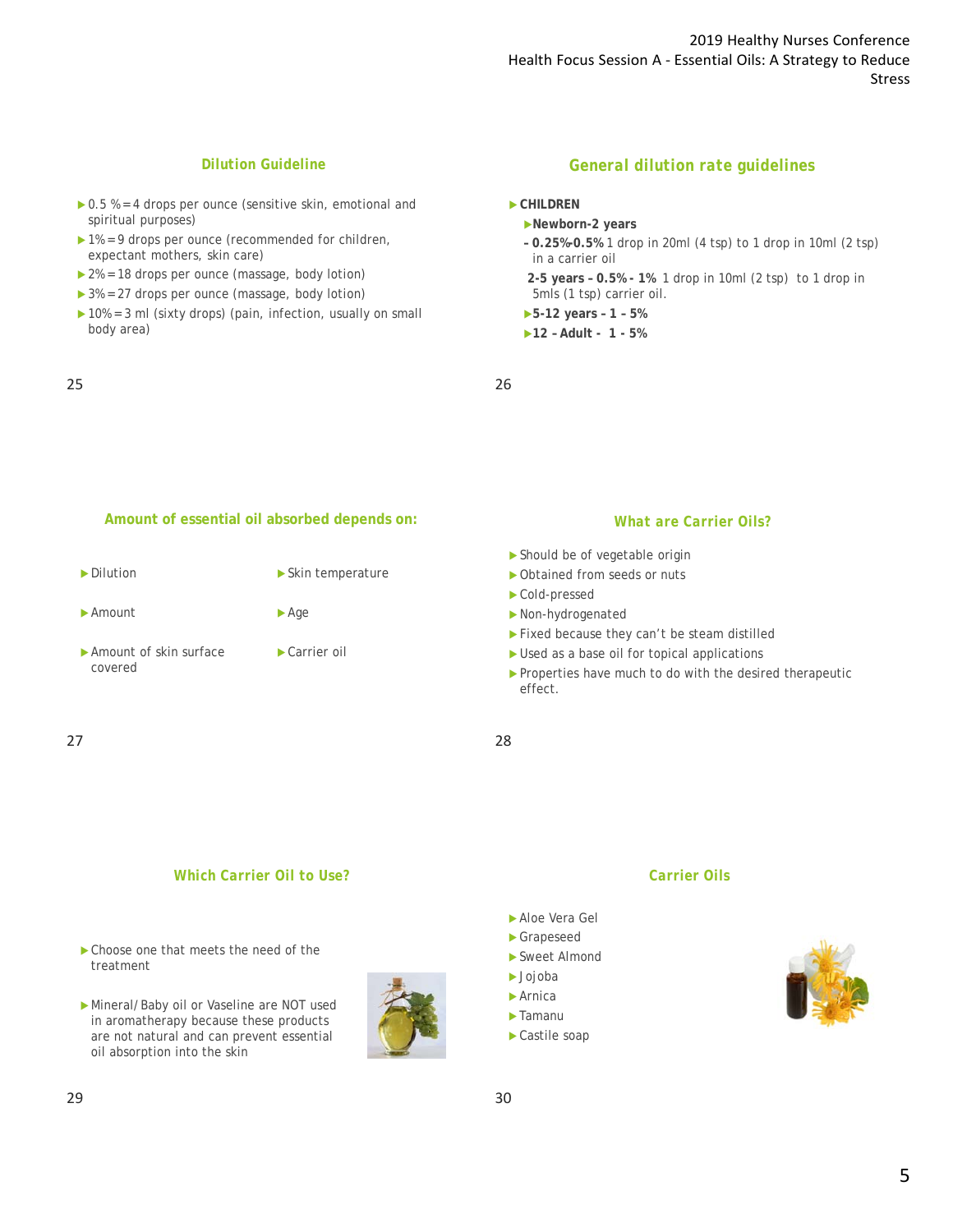

## *Essential Oils in Plants*



# *Chemistry of Essential Oils*

It is the chemistry of the essential oil which determines it's therapeutic properties.

Complex mixtures of chemical functional groups make up the chemical profile.

Where the plant is grown determines the chemical makeup of the essential oil.

33 34

#### Chemical Groups in Essential Oils Eight predominant chemical groups are involved in the composition of essential oils and each group contributes a particular therapeutic quality. Chemical analysis using the method of Gas Liquid Chromatography (GLC) means the purity of the oil can be assessed, and the presence of any foreign ingredients can

be spotted – for example, artificial fertilizers or pesticides – in oils claimed to have been organically grown. To fully understand why it is so important to have as pure essential oils as possible, it is necessary to understand the chemical make-up of each essential oil, and the therapeutic effect of each chemical group.

| The eight main chemical groups found in essential oils are Aldehydes. Esters. Ketones. Phenyl Methyl Ethers. Oxides. Phenols. Alcohols and Mono Terpenes. |                                                                                                                                                       |                                                                   |  |
|-----------------------------------------------------------------------------------------------------------------------------------------------------------|-------------------------------------------------------------------------------------------------------------------------------------------------------|-------------------------------------------------------------------|--|
| CHEMICAL NAME                                                                                                                                             | THERAPELITIC CITALITIES                                                                                                                               | <b>FXAMPLES</b>                                                   |  |
| Aldehydes                                                                                                                                                 | anti-infectious, analoesic, anti-inflammatory; they also help<br>requiate the central nervous system                                                  | geraniol, found in e.g. Rose Geranium (pelagonium<br>graveplers)  |  |
| <b>Fisters</b>                                                                                                                                            | calming, sedative, and they help regulate the central nervous<br>system they are also anti-spasmodic, and mucolytic (breaks)<br>down mucous)          | linaly), found in e.g. Lavender (lavandula angustifolia).<br>40%  |  |
| Ketnees                                                                                                                                                   | anti-infectious, skin healing, mucolytic, lipolytic (breaks down<br>fats), aides respiratory tract infections.                                        | verbenone, found in e.g. Rosemary (rosmarinus official)           |  |
| Pherryl Methyl Ethers                                                                                                                                     | anti-infectious, anti-spasmodic, oestrogen-like and therefore can<br>help regulate hormonal system as well as help regulate central<br>nervous system | chavicol. found in e.g. Basil (ocimum basilicum)                  |  |
| Oxides                                                                                                                                                    | expectorant, some are anti-infectious                                                                                                                 | cineole or eucalvotele, found in e.g. Eucalvotus<br>(abbulus) 70% |  |
| Alcohody                                                                                                                                                  | anti-pathopenic, immune-stimulants                                                                                                                    | linalol. found in e.g. Lavender (lavendule anoustifolia).         |  |
| Disponendo                                                                                                                                                | strongly anti-pathopenic, stimulating, (NB, some are<br>dermocaustic)                                                                                 | thymol. found in e.g. Thymes CT thymol 30%                        |  |
| Mono Terpenes                                                                                                                                             | antiseptic, fortifying and strengthening anti-viral, cortisone-like                                                                                   | limonene, found in e.g. lemon (citrus limone)70%                  |  |

This list of natural chemical ingredients and their therapeutic effects illustrates just how important all the natural ingredients are in essential oils. The loss<br>of any of these ingredients, through lack of purity results This list of natural chemical ingredients and their<br>of any of these ingredients, through lack of purity<br>they simply do not work

## *Aldehyde Properties*

- Anti-inflammatory
- $\blacktriangleright$  Sedative
- Antiviral
- Analgesic

 $35$  35



## *Ester Properties*

- Calming
- ▶ Sedative
- Antispasmodic
- Possibly antifungal

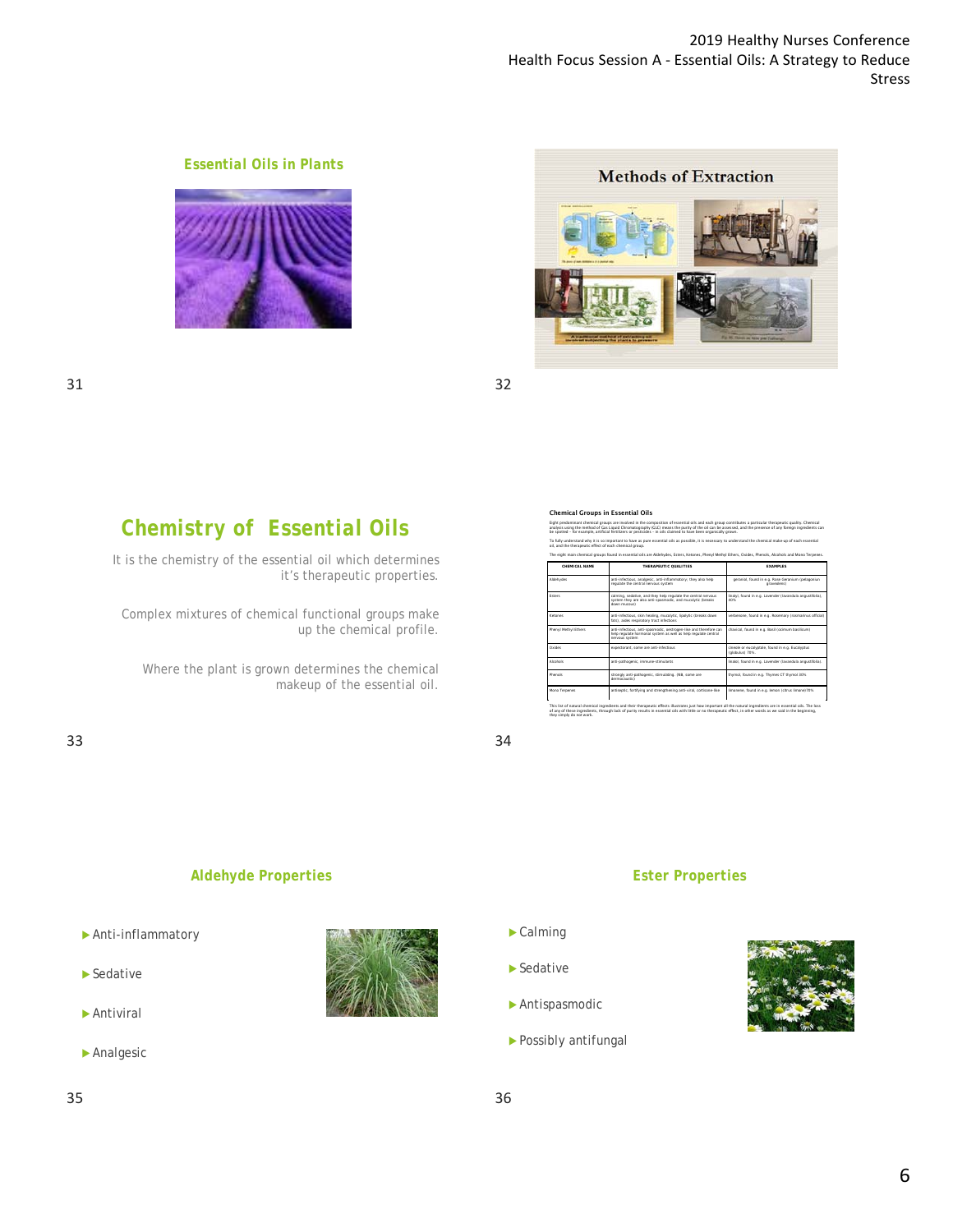## *Phenol Properties*

- Antibacterial
- Stimulant
- Immunostimulant
- ▶ Possible skin irritant



### *Effects of Essential Oils on the Body*

- PSYCHOLOGICAL the reaction and response that takes place when the essential oil is breathed in.
- PHYSIOLOGICAL the changes which occur within the body's systems as a result of the essential oil.
- **PHARMACOLOGICAL** chemical changes which take place when the essential oil is carried in the blood and inter-reacts with the body's chemistry-neurotransmitters, hormones, enzymes.

 $37$ 

#### *How are essential oils used?*

#### **Olfaction**

- direct inhalation
- indirect inhalation

Transcutaneous

topically with "M" technique compresses

baths

Ingestion

done by a licensed professional who can prescribe

#### $39$  40

## *Where Does Smell Go?*

- Breathe in through the nose
- ▶ Top of nose is the olfactory system
- Chemicals move up into the olfactory bulb
- Stimulates olfactory center in the brain



### *The Sense of Smell*

- Smell is instantaneous
- Smell is a chemical reaction
- Smell is important
- ▶ Smell affects us without us even knowing it
- Smell effects how we communicate
- Smell linked to our memories

### *Topical Application*

- Penetration into the skin
- Permeation trans-dermal to capillaries
- Blood & lymphatic circulation



**#ADAM**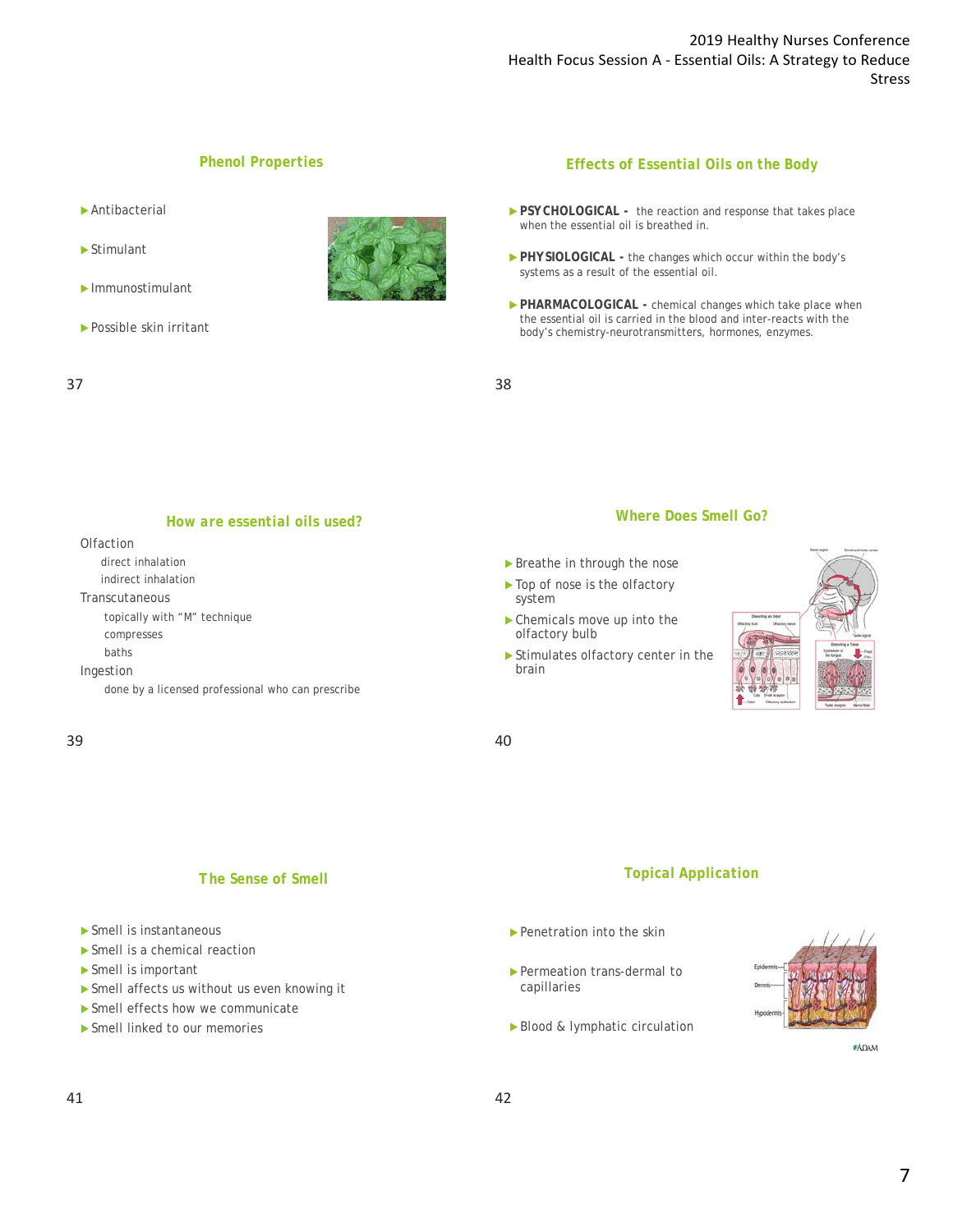### Application or Inhalation-Which is fastest?

The skin covers 22 square feet, the respiratory system over 700 square<br>feet. In order to reach the bloodstream via the skin a molecule of essential<br>oil needs to penetrate 40 to 50 cells. The average person's lungs contain<br> vessels. They are where inhaled gasses are transformed to their dissolved<br>form to be taken into the blood and transported throughout the body.



#### *Ways to Use Essential Oils in Mental Wellness*

Indirect Inhalation

 Spritzer **Diffusers** 

Direct Inhalation Personal inhaler

- ▶ Aroma tab/patch
	-
- $\blacktriangleright$  Tissue
- Cotton ball in zip lock baggie
- ▶ Pillow case
- Bath
- ▶ Foot soaks

43 44

### *Inhalation*



 $45$ 

#### *Aromatherapy Research*



#### *Aromatherapy Research*

Chen, M.C., Fang, S.H., & Fang, L.(2013). The effects of aromatherapy in relieving symptoms related to job stress among nurses. *International Journal of Nursing Practice.* 

doi:10.1111/ijn.12229.

Cheng-Hua Ni, Wen-Hsuan Hou, et al.(2013). The anxiolytic effect of aromatherapy on patients awaiting ambulatory surgery: A randomized controlled trial. *Evidenced Based Complementary and Alternative Medicine.*

#### http://dx.doi.org/10.1155/2013/927419

Emerald Dr., Mila(2016). Potential use of essential oils in prevention & management of PTSD. *International Journal of Professional Holistic Aromatherapy;* 4(4) 13-21.

#### *Aromatherapy Research cont.*

Jafarzadeh, M., Arman, S., & Farahbakhsh, P.F.(2013). Effect of aromatherapy with orange essential oil on salivary cortisol & pulse rate in children during dental treatment: a randomized controlled clinical trial. *Adv. Biomed Res.* 2:10.

Rhind, J.(2016). Neroli- a fresh perspective on an aromactic icon. *The International Journal of Professional Holistic Aromatherapy 4(4), 23-32.* Setzer, W.N.(2009). Essential oils & anxiolytic aromatherapy. *Natural Product Communications;* 4(9): 1305-1316.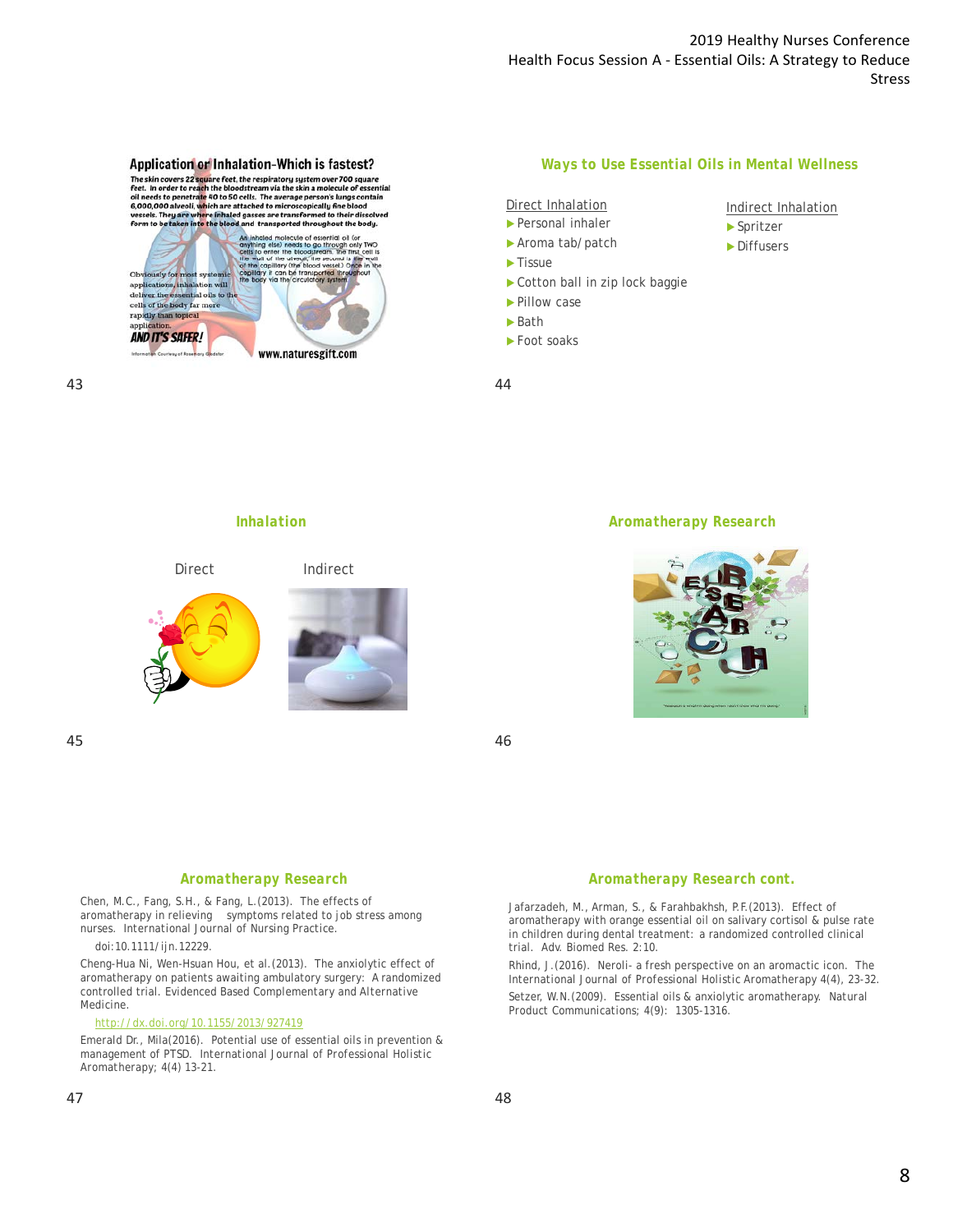### *Stress & Anxiety Reduction with Aromatherapy*

#### **Build use of essential oils into routines:**

Meditation Group therapy Individual therapy Bedtime



#### *Essential Oils for Mental Wellness*

- **Promote relaxation**
- **\*** Lavender
- \* Lavandin
- \* Sweet Marjoram
- **Sink energy downwards, away from 'busy' brain**
	- \* Spikenard
	- \* Vetiver
	- Sweet Marjoram
- **Soothe nerves** \* Geranium
- **\*** Jasmine
- **\*** Mandarin
- **\*** Neroli
- **Restore energy**
	- \* Black spruce
	- \* Cypress

### $49$  50

## *Essential Oils for Mental Wellness*

| $\blacktriangleright$ Depression | $\blacktriangleright$ PTSD |
|----------------------------------|----------------------------|
| Lavender                         | Lavender                   |
| Geranium                         | Bergamot                   |
| Sweet orange                     |                            |

#### 51 52

#### *Circadian Daytime Support*

- Bergamot
- Black spruce
- Blue tansy
- Peppermint
- Scot's pine
- Rosemary-caution-avoid with seizures and hypertension



## *Circadian Bedtime Support*

- Cedarwood-Hymalayan
- Roman chamomile
- Lavender
- ▶ Patchouli
- Sweet marjoram
- Spikenard
- Vetiver



## *Essential Oils & Massage*

- Raised energy levels
- Reduced muscle tension
- Improved circulation
- Stimulation of the immune system
- Promotes relaxation
- Reduction of stress and anxiety
- More restful sleep
- Promotion of a sense of well being

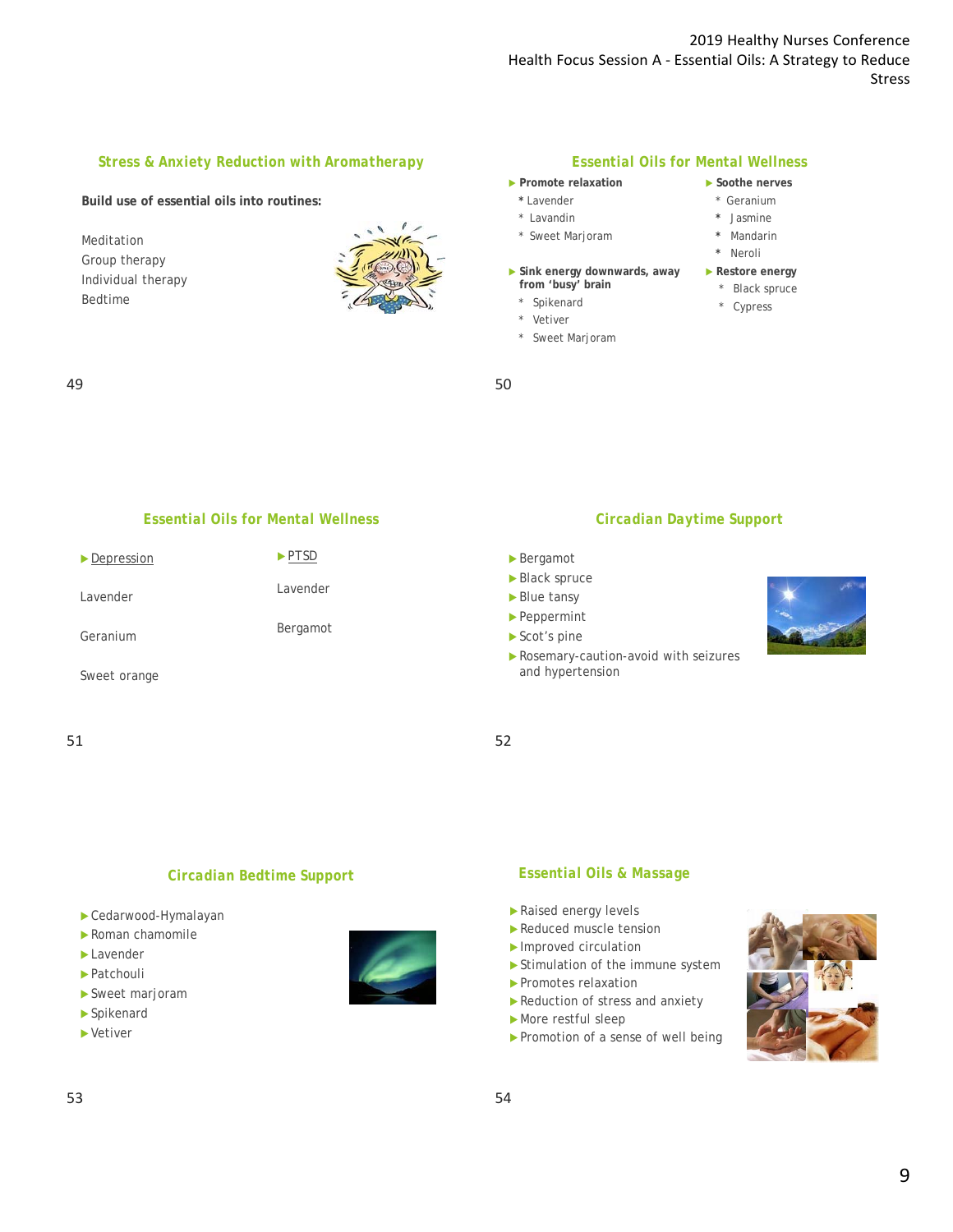## *Into the tub*

- Baths-since most EO are not water soluble place them in an emulsifier (milk) before adding to the bath. 5-8gtts and disperse into bathwater. Soak 20-30minutes
- ▶ Bath Gel add 10 drops of essential oil to 2 ounces of neutral bath gel or castile soap
- **Scrub recipe** This is a very popular spa<br>treatment. The objective of this treatment is to<br>eliminate dead cells and make your skin soft and radiant.
- 1 cup of sugar/sea salt

1/2 cup of almond or grape-seed oil 15 drops of grapefruit essential oil. You may use any other essential oil.

 $55$ 



- Antimicrobial
- ▶ Sedative
- Analgesic
- Anti-inflammatory
- Antiviral

Analgesic

Sedative

Calming

Anti-infectious

Antispasmodic

## **Lavandin(***Lavandula x intermedia: super***)**

**Relaxant**







**Roman Chamomile(***Chamaemelum nobile***)**

 $57$ 

### **Frankincense***(Boswellia cateri)*

- Anti-inflammatory
- Analgesic
- ▶ Sedative
- Antibacterial

## *Mandarin red (Citrus reticulata)*

- Antiemetic
- **Digestive**
- Sedative/Relaxant
- Analgesic
- Astringent
- **Diuretic**

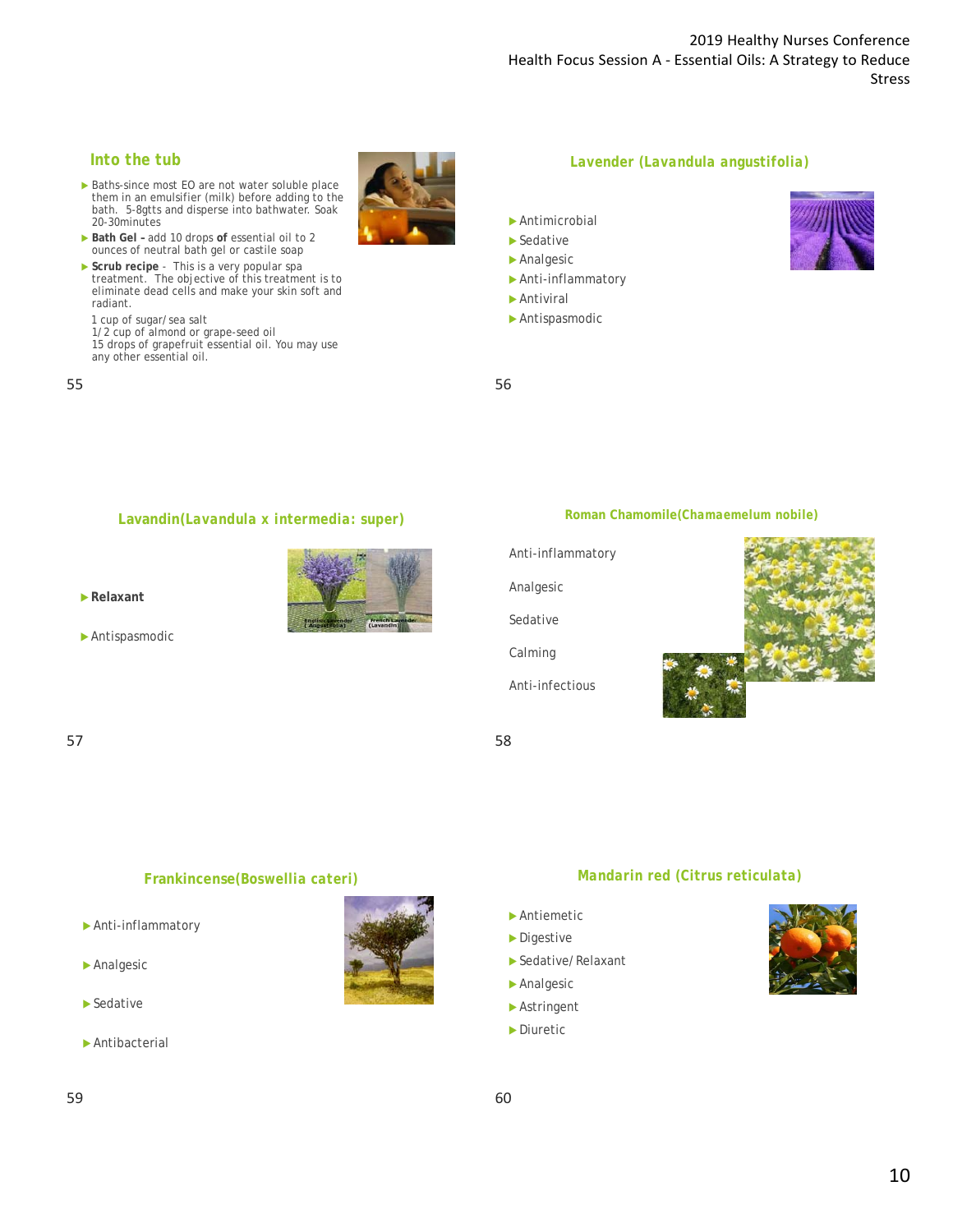## **Sweet Marjoram(***Origanum majorana***)**

- **Tranquilizing**
- **Antidepressant**
- Analgesic
- Antispasmodic
- Antibacterial
- Antifungal



## **Spikenard(***Nardostachys jatamansi***)**

- **Sedative**
- Anti-inflammatory
- Bactericidal
- Fungicidal
- 61 62



### **Geranium(***Pelargonium graveolens***)**

- **Antidepressant**
- Adrenal cortex regulator
- Antispasmodic
- Anti-inflammatory
- Antibacterial
- ▶ Diuretic
- 63 64



- **Sweet Orange(***Cistrus sinensis)*
- **Uplifting**
- **Sedative**
- Immune stimulant



#### **Vetiver(***Vetvera zizanoides***)**

- **Sedative**
- **Calming**
- Antiseptic
- Mild rubefacient



| Stress/Anxiety                     | Insomnia   |
|------------------------------------|------------|
| 1-2 ml of fractionated coconut oil | Lavender/F |

Several drops of: Lavender/Red mandarin Sweet orange Geranium/Ylang ylang



#### ender/Red mandarin Vetiver

**Relaxation Blends**

Spikenard

Lavandin

May use independently or blend. Apply a few drops on pillow case or on a cotton ball next to the head of the bed.